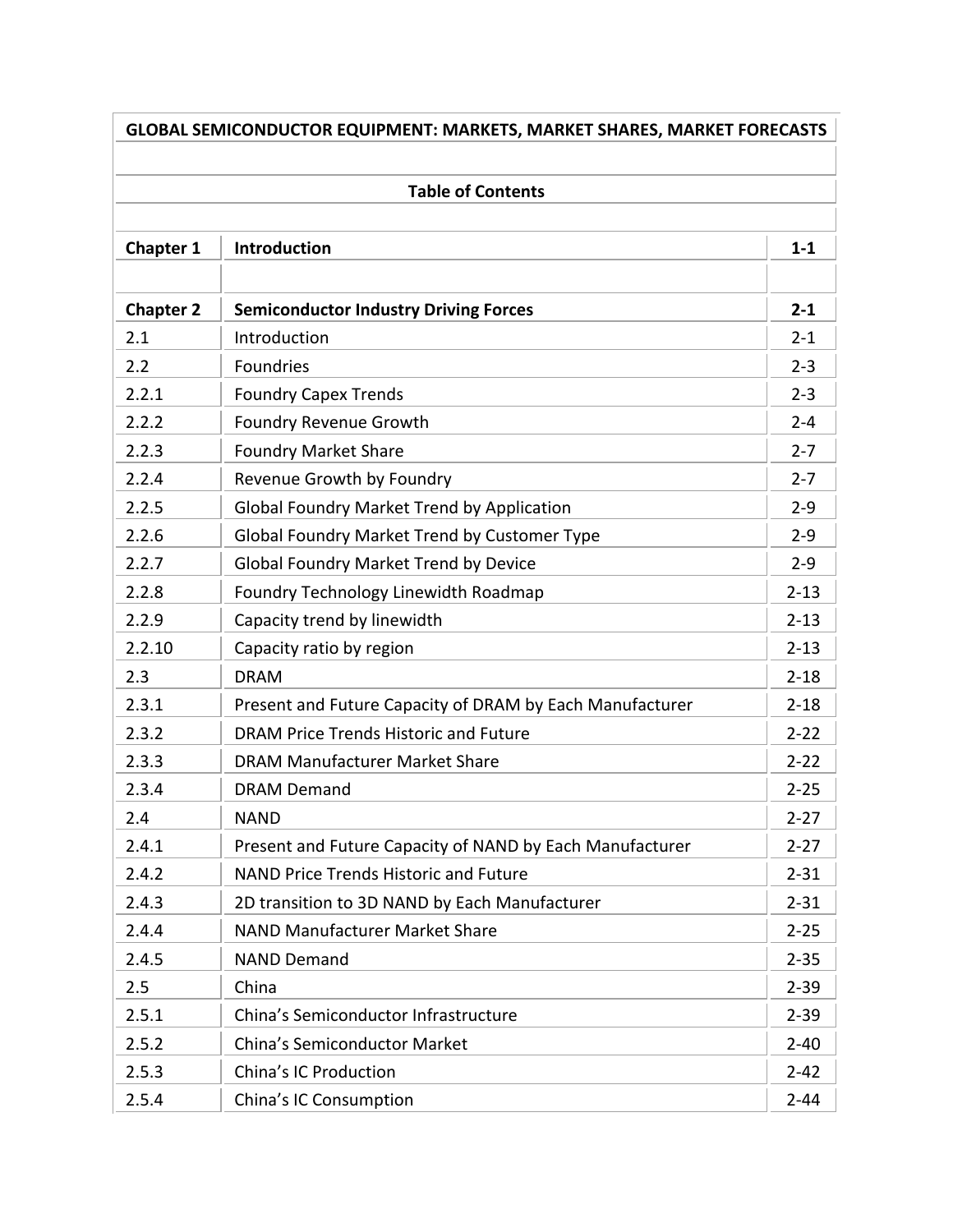| 2.5.5            | China's IC Production/Consumption Ratio            | $2 - 44$ |
|------------------|----------------------------------------------------|----------|
| 2.5.6            | China's IC Import Requirements                     | $2 - 44$ |
| 2.5.7            | China's IC Supply/Demand                           | $2 - 44$ |
| 2.5.8            | China's IC Fab Capacity                            | $2 - 44$ |
| 2.5.9            | China's IC Fab Capacity by Region                  | $2 - 50$ |
| 2.5.10           | China's 8- And 12-Inch Fabs and Foundries          | $2 - 50$ |
| 2.5.11           | China's IC Fab Capacity by Wafer Size              | $2 - 50$ |
| 2.5.12           | China's IC Fab Capacity by Geometry                | $2 - 50$ |
| 2.5.13           | China's IC Production by Type                      | $2 - 56$ |
|                  |                                                    |          |
| <b>Chapter 3</b> | <b>Market Business Sectors Shares and Forecast</b> | $3 - 1$  |
|                  |                                                    |          |
| 3.1              | <b>AMHS Market Shares and Forecast</b>             | $3-1$    |
| 3.2              | <b>CMP Market Shares and Forecast</b>              | $3 - 4$  |
| 3.3              | <b>Clean Market Shares and Forecast</b>            | $3 - 7$  |
| 3.3.1            | Plasma Strip                                       | $3 - 8$  |
| 3.3.2            | <b>Spray Processors</b>                            | $3 - 11$ |
| 3.3.3            | <b>Wet Stations</b>                                | $3 - 14$ |
| 3.4              | <b>Deposition Market Shares and Forecast</b>       | $3-17$   |
| 3.4.1            | <b>ALD</b>                                         | $3 - 19$ |
| 3.4.2            | Epitaxy                                            | $3 - 22$ |
| 3.4.3            | <b>MOCVD</b>                                       | $3 - 25$ |
| 3.4.4            | LPCVD (non-tube)                                   | $3 - 28$ |
| 3.4.5            | LPCVD (tube)                                       | $3 - 31$ |
| 3.4.6            | <b>PECVD</b>                                       | $3 - 34$ |
| 3.4.7            | <b>PVD</b>                                         | $3 - 37$ |
| 3.5              | Ion Implantation Market Shares and Forecast        | $3 - 40$ |
| 3.5.1            | High-Current                                       | $3 - 41$ |
| 3.5.2            | High-Energy                                        | $3 - 44$ |
| 3.5.3            | Medium-Current                                     | $3 - 47$ |
| 3.6              | Lithography Market Shares and Forecast             | $3 - 50$ |
| 3.6.1            | Direct-Write E-Beam Lithography                    | $3 - 51$ |
| 3.6.2            | Mask-Making Lithography                            | $3 - 54$ |
| 3.6.3            | <b>Steppers</b>                                    | $3 - 57$ |
| 3.7              | Oxidation/Diffusion Market Shares and Forecast     | $3 - 61$ |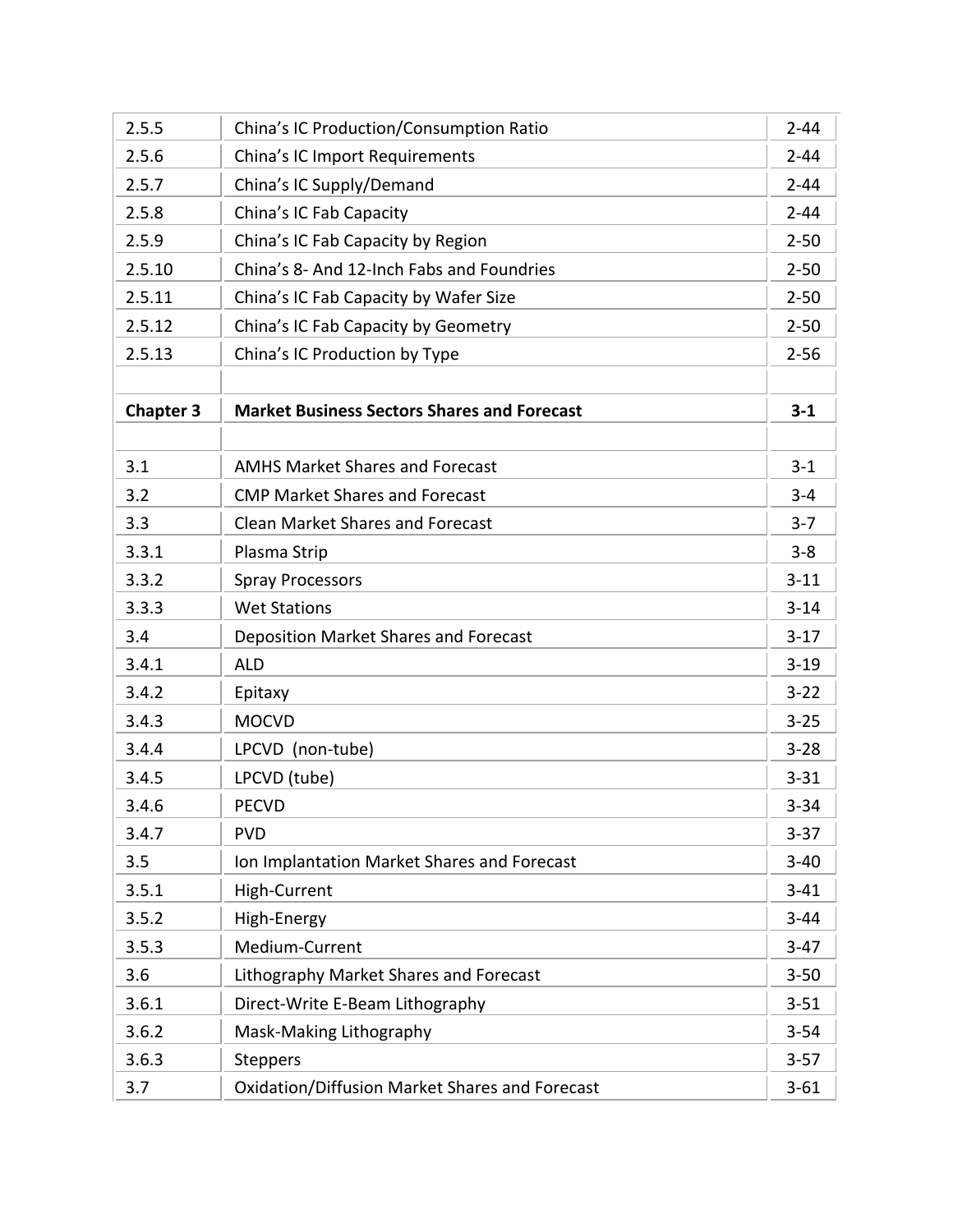| 3.8              | Photoresist Processing (Track) Market Shares and Forecast | $3 - 64$ |
|------------------|-----------------------------------------------------------|----------|
| 3.9              | <b>RTP Market Shares and Forecast</b>                     | $3 - 67$ |
| 3.10             | Plasma Etch Market Shares and Forecast                    | $3 - 70$ |
| 3.10.1           | Dielectric                                                | $3 - 71$ |
| 3.10.2           | Conductive                                                | $3 - 74$ |
| 3.11             | <b>Process Control Market Shares and Forecast</b>         | $3 - 77$ |
| 3.11.1           | <b>Lithography Metrology</b>                              | $3 - 78$ |
| 3.11.2           | Thin-Film Metrology                                       | $3 - 81$ |
| 3.11.3           | Wafer Inspection and Defect Review                        | $3 - 84$ |
| 3.12             | Wafer-Level Packaging Market Shares and Forecast          | $3 - 87$ |
|                  |                                                           |          |
| <b>Chapter 4</b> | <b>U.S. Semiconductor Equipment Suppliers - Profiles</b>  | $4 - 1$  |
|                  |                                                           |          |
| 4.1              | <b>Applied Materials</b>                                  | $4 - 1$  |
|                  | Business Sectors Covered In The Market Analysis Chapter   | $4 - 1$  |
|                  | <b>Company Profile</b>                                    | $4 - 2$  |
|                  | <b>Company Financials</b>                                 | $4 - 12$ |
| 4.2              | <b>Axcelis Technologies</b>                               | $4 - 13$ |
|                  | Business Sectors Covered In The Market Analysis Chapter   | $4 - 13$ |
|                  | <b>Company Profile</b>                                    | $4 - 13$ |
|                  | <b>Company Financials</b>                                 | $4 - 16$ |
| 4.3              | <b>KLA-Tencor</b>                                         | $4 - 17$ |
|                  | Business Sectors Covered In The Market Analysis Chapter   | $4 - 17$ |
|                  | <b>Company Profile</b>                                    | $4 - 17$ |
|                  | <b>Company Financials</b>                                 | $4 - 19$ |
| 4.4              | Lam Research                                              | $4 - 20$ |
|                  | Business Sectors Covered In The Market Analysis Chapter   | $4 - 20$ |
|                  | <b>Company Profile</b>                                    | $4 - 20$ |
|                  | <b>Company Financials</b>                                 | $4 - 27$ |
| 4.5              | <b>Mattson Technology</b>                                 | $4 - 28$ |
|                  | Business Sectors Covered In The Market Analysis Chapter   | $4 - 28$ |
|                  | <b>Company Profile</b>                                    | $4 - 28$ |
|                  | <b>Company Financials</b>                                 | $4 - 30$ |
| 4.6              | Nanometrics                                               | $4 - 31$ |
|                  | Business Sectors Covered In The Market Analysis Chapter   | $4 - 31$ |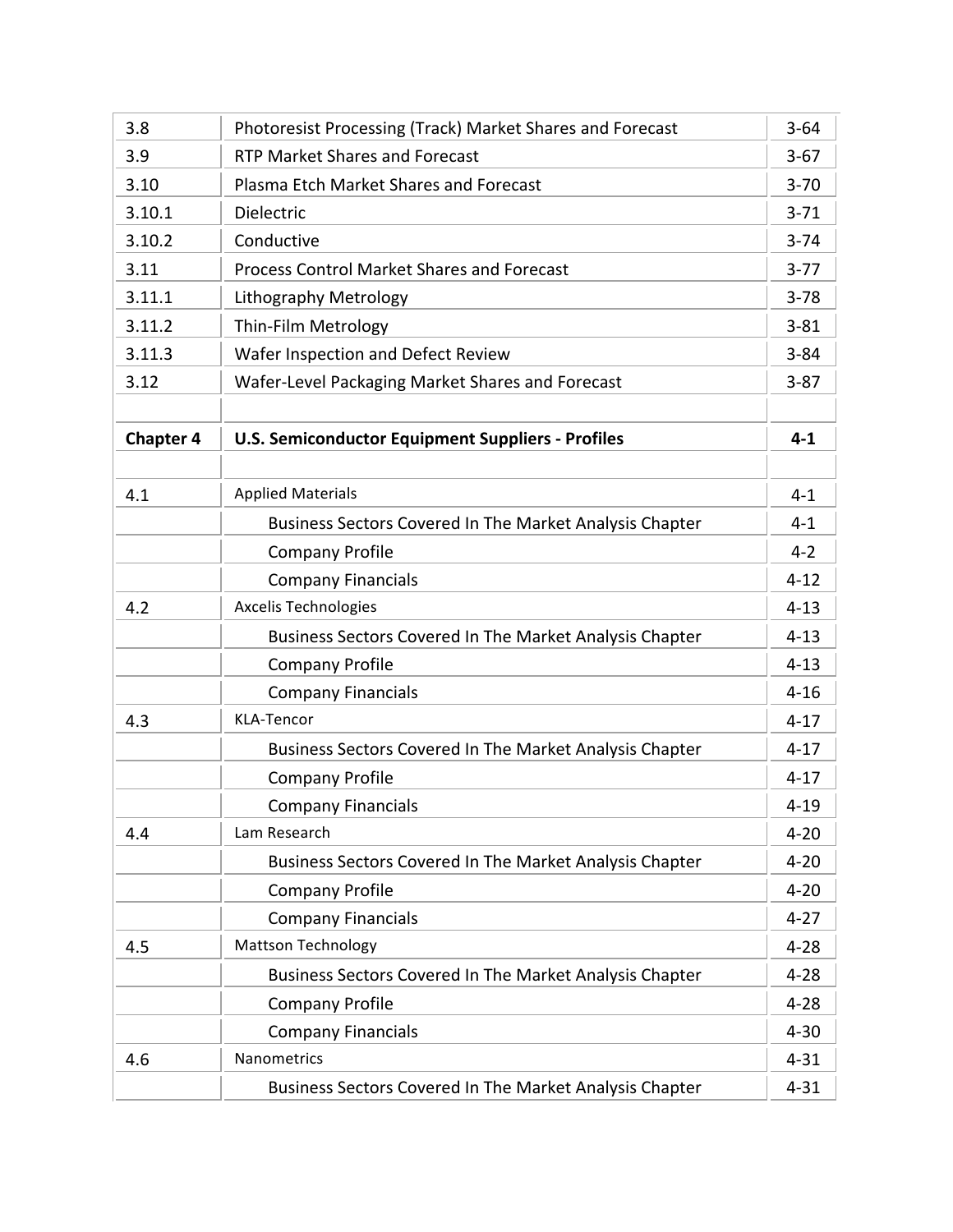|                  | <b>Company Profile</b>                                       | $4 - 31$ |
|------------------|--------------------------------------------------------------|----------|
|                  | <b>Company Financials</b>                                    | $4 - 35$ |
| 4.7              | Rudolph Technologies                                         | $4 - 36$ |
|                  | Business Sectors Covered In The Market Analysis Chapter      | $4 - 36$ |
|                  | <b>Company Profile</b>                                       | $4 - 36$ |
|                  | <b>Company Financials</b>                                    | $4 - 39$ |
| 4.8              | Ultratech                                                    | $4 - 40$ |
|                  | Business Sectors Covered In The Market Analysis Chapter      | $4 - 40$ |
|                  | <b>Company Profile</b>                                       | $4 - 40$ |
|                  | <b>Company Financials</b>                                    | $4 - 43$ |
| 4.9              | Veeco                                                        | $4 - 44$ |
|                  | Business Sectors Covered In The Market Analysis Chapter      | $4 - 44$ |
|                  | <b>Company Profile</b>                                       | $4 - 44$ |
|                  | <b>Company Financials</b>                                    | $4 - 47$ |
|                  |                                                              |          |
| <b>Chapter 5</b> | <b>European Semiconductor Equipment Suppliers - Profiles</b> | $5-1$    |
|                  |                                                              |          |
| 5.1              | Aixtron                                                      | $5-1$    |
|                  | Business Sectors Covered In The Market Analysis Chapter      | $5 - 1$  |
|                  | <b>Company Profile</b>                                       | $5 - 1$  |
|                  | <b>Company Financials</b>                                    | $5 - 3$  |
| 5.2              | <b>ASM International</b>                                     | $5-4$    |
|                  | Business Sectors Covered In The Market Analysis Chapter      | $5-4$    |
|                  | <b>Company Profile</b>                                       | $5 - 4$  |
|                  | <b>Company Financials</b>                                    | $5 - 7$  |
| 5.3              | ASML                                                         | $5 - 8$  |
|                  | Business Sectors Covered In The Market Analysis Chapter      | $5-8$    |
|                  | <b>Company Profile</b>                                       | $5-8$    |
|                  | <b>Company Financials</b>                                    | $5 - 12$ |
| 5.4              | Carl Zeiss                                                   | $5 - 13$ |
|                  | Business Sectors Covered In The Market Analysis Chapter      | $5 - 13$ |
|                  | <b>Company Profile</b>                                       | $5 - 13$ |
|                  | <b>Company Financials</b>                                    | $5 - 15$ |
| 5.5              | Camtek                                                       | $5 - 16$ |
|                  | Business Sectors Covered In The Market Analysis Chapter      | $5 - 16$ |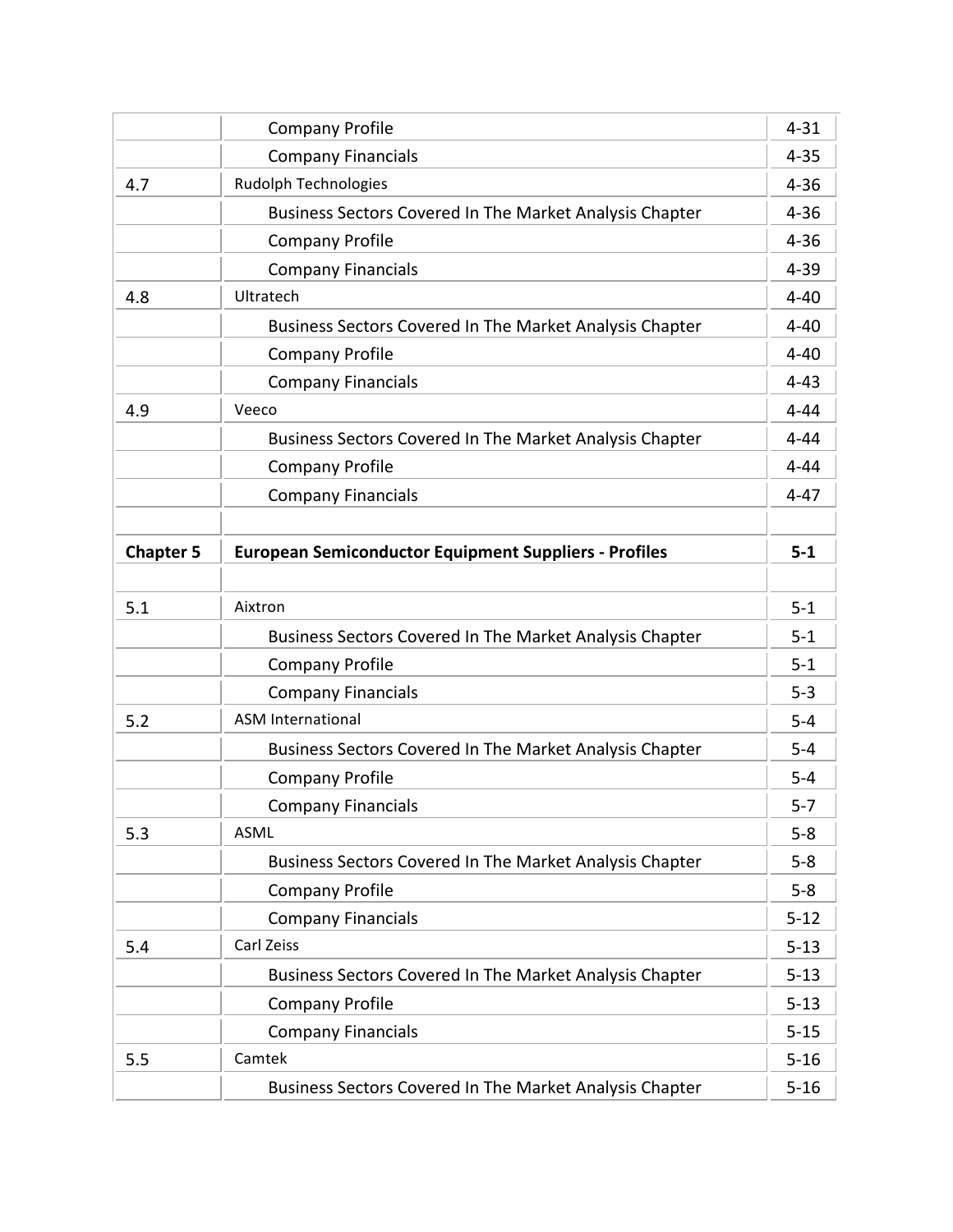|                  | <b>Company Profile</b>                                    | $5 - 16$ |
|------------------|-----------------------------------------------------------|----------|
|                  | <b>Company Financials</b>                                 | $5 - 18$ |
| 5.6              | <b>EV Group</b>                                           | $5 - 19$ |
|                  | Business Sectors Covered In The Market Analysis Chapter   | $5 - 19$ |
|                  | <b>Company Profile</b>                                    | $5 - 19$ |
|                  | <b>Company Financials</b>                                 | $5 - 21$ |
| 5.7              | <b>LPE</b>                                                | $5 - 22$ |
|                  | Business Sectors Covered In The Market Analysis Chapter   | $5 - 22$ |
|                  | <b>Company Profile</b>                                    | $5 - 22$ |
|                  | <b>Company Financials</b>                                 | $5 - 22$ |
| 5.8              | Mycronic                                                  | $5 - 23$ |
|                  | Business Sectors Covered In The Market Analysis Chapter   | $5 - 23$ |
|                  | <b>Company Profile</b>                                    | $5 - 23$ |
|                  | <b>Company Financials</b>                                 | $5 - 24$ |
| 5.9              | <b>Nova Measuring Instruments</b>                         | $5 - 25$ |
|                  | Business Sectors Covered In The Market Analysis Chapter   | $5 - 25$ |
|                  | <b>Company Profile</b>                                    | $5 - 25$ |
|                  | <b>Company Financials</b>                                 | $5 - 29$ |
| 5.10             | Oerlikon / Evatec                                         | $5 - 30$ |
|                  | Business Sectors Covered In The Market Analysis Chapter   | $5 - 30$ |
|                  | <b>Company Profile</b>                                    | $5 - 30$ |
|                  | <b>Company Financials</b>                                 | $5 - 31$ |
| 5.11             | Semilab                                                   | $5 - 32$ |
|                  | Business Sectors Covered In The Market Analysis Chapter   | $5 - 32$ |
|                  | <b>Company Profile</b>                                    | $5 - 32$ |
|                  | <b>Company Financials</b>                                 | $5 - 33$ |
|                  |                                                           |          |
| <b>Chapter 6</b> | <b>Asian Semiconductor Equipment Suppliers - Profiles</b> | $6 - 1$  |
|                  |                                                           |          |
| 6.1              | Advantest                                                 | $6 - 1$  |
|                  | Business Sectors Covered In The Market Analysis Chapter   | $6 - 1$  |
|                  | <b>Company Profile</b>                                    | $6 - 1$  |
| 6.2              | Canon                                                     | $6-5$    |
|                  | Business Sectors Covered In The Market Analysis Chapter   | $6-5$    |
|                  | <b>Company Profile</b>                                    | $6-5$    |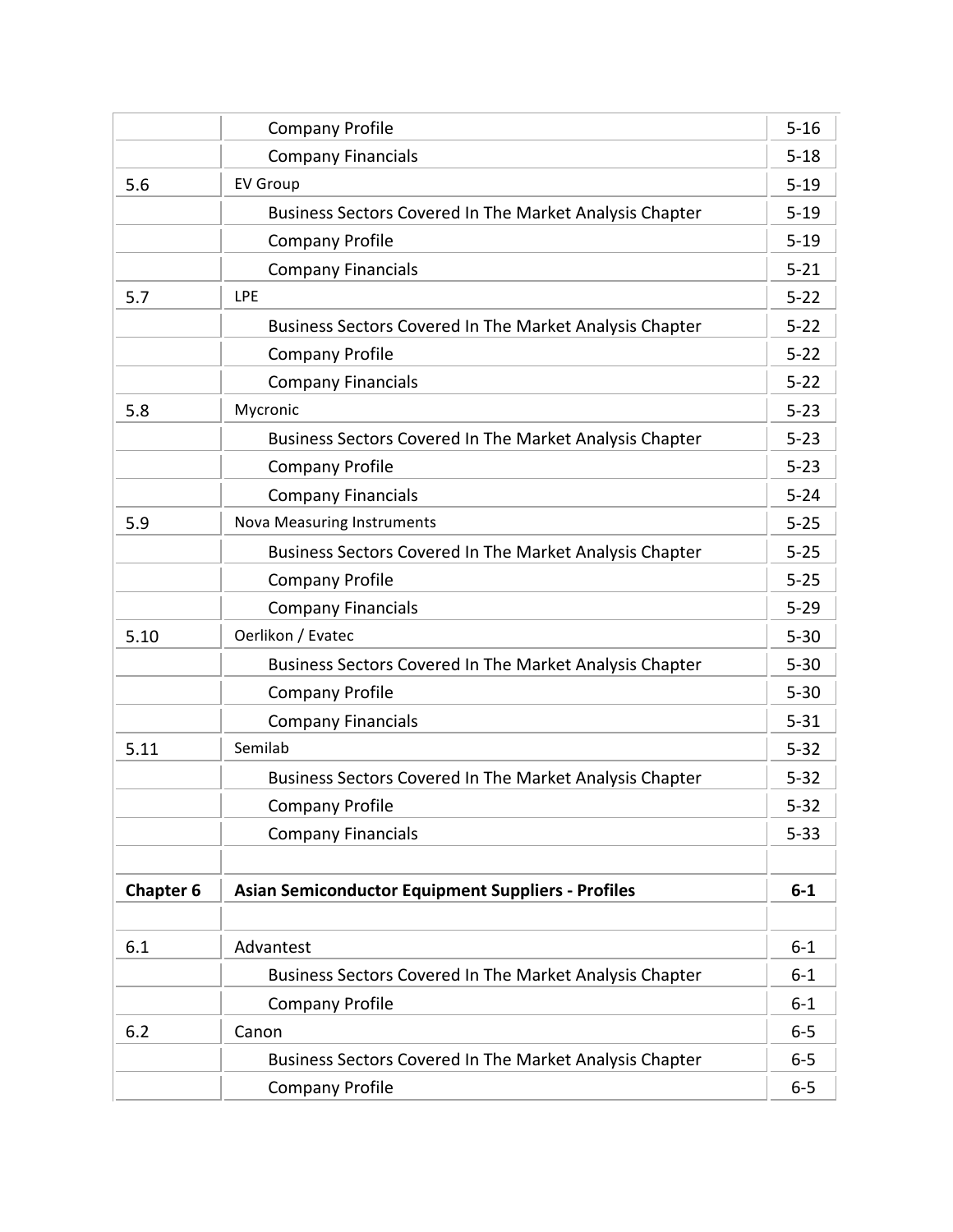|      | <b>Company Financials</b>                               | $6 - 7$  |
|------|---------------------------------------------------------|----------|
| 6.3  | Canon Anelva                                            | $6-9$    |
|      | Business Sectors Covered In The Market Analysis Chapter | $6-9$    |
|      | <b>Company Profile</b>                                  | $6-9$    |
|      | <b>Company Financials</b>                               | $6 - 10$ |
| 6.4  | Daifuku                                                 | $6 - 11$ |
|      | Business Sectors Covered In The Market Analysis Chapter | $6 - 11$ |
|      | <b>Company Profile</b>                                  | $6 - 11$ |
|      | <b>Company Financials</b>                               | $6 - 12$ |
| 6.5  | Ebara                                                   | $6 - 13$ |
|      | Business Sectors Covered In The Market Analysis Chapter | $6 - 13$ |
|      | <b>Company Profile</b>                                  | $6 - 13$ |
|      | <b>Company Financials</b>                               | $6 - 15$ |
| 6.6  | <b>Hermes Microvision</b>                               | $6 - 17$ |
|      | Business Sectors Covered In The Market Analysis Chapter | $6 - 17$ |
|      | <b>Company Profile</b>                                  | $6 - 17$ |
|      | <b>Company Financials</b>                               | $6 - 18$ |
| 6.7  | Hitachi High-Technologies                               | $6 - 19$ |
|      | Business Sectors Covered In The Market Analysis Chapter | $6 - 19$ |
|      | <b>Company Profile</b>                                  | $6 - 19$ |
|      | <b>Company Financials</b>                               | $6 - 21$ |
| 6.8  | Hitachi Kokusai Electric                                | $6 - 22$ |
|      | Business Sectors Covered In The Market Analysis Chapter | $6 - 22$ |
|      | <b>Company Profile</b>                                  | $6 - 22$ |
|      | <b>Company Financials</b>                               | $6 - 23$ |
| 6.9  | <b>JEOL</b>                                             | $6 - 24$ |
|      | Business Sectors Covered In The Market Analysis Chapter | $6 - 24$ |
|      | <b>Company Profile</b>                                  | $6 - 24$ |
|      | <b>Company Financials</b>                               | $6 - 25$ |
| 6.10 | <b>Jusung Engineering</b>                               | $6 - 26$ |
|      | Business Sectors Covered In The Market Analysis Chapter | $6 - 26$ |
|      | <b>Company Profile</b>                                  | $6 - 26$ |
|      | <b>Company Financials</b>                               | $6 - 27$ |
| 6.11 | <b>KC Tech</b>                                          | $6 - 28$ |
|      | Business Sectors Covered In The Market Analysis Chapter | $6 - 28$ |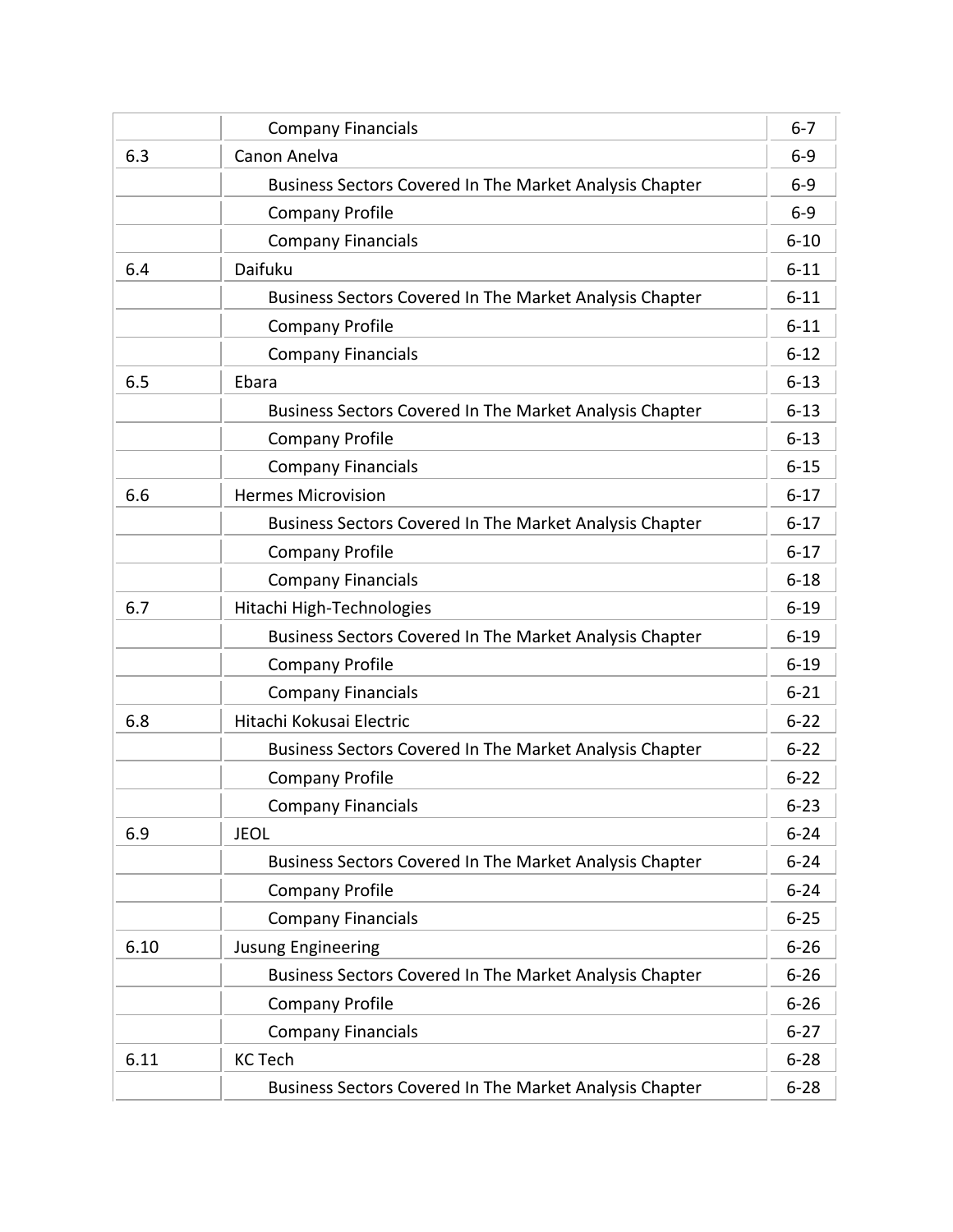|      | <b>Company Profile</b>                                  | $6 - 28$ |
|------|---------------------------------------------------------|----------|
|      | <b>Company Financials</b>                               | $6 - 29$ |
| 6.12 | Lasertec                                                | $6 - 30$ |
|      | Business Sectors Covered In The Market Analysis Chapter | $6 - 30$ |
|      | <b>Company Profile</b>                                  | $6 - 30$ |
|      | <b>Company Financials</b>                               | $6 - 31$ |
| 6.13 | Murata Machinery                                        | $6 - 32$ |
|      | Business Sectors Covered In The Market Analysis Chapter | $6 - 32$ |
|      | <b>Company Profile</b>                                  | $6 - 32$ |
|      | <b>Company Financials</b>                               | $6 - 33$ |
| 6.14 | Nikon                                                   | $6 - 34$ |
|      | Business Sectors Covered In The Market Analysis Chapter | $6 - 34$ |
|      | <b>Company Profile</b>                                  | $6 - 34$ |
|      | <b>Company Financials</b>                               | $6 - 35$ |
| 6.15 | Nippon Sanso                                            | $6 - 37$ |
|      | Business Sectors Covered In The Market Analysis Chapter | $6 - 37$ |
|      | <b>Company Profile</b>                                  | $6 - 37$ |
|      | <b>Company Financials</b>                               | $6 - 38$ |
| 6.16 | Nissin Ion Equipment                                    | $6 - 39$ |
|      | Business Sectors Covered In The Market Analysis Chapter | $6 - 39$ |
|      | <b>Company Profile</b>                                  | $6 - 39$ |
|      | <b>Company Financials</b>                               | $6 - 39$ |
| 6.17 | <b>NuFlare Technology</b>                               | $6 - 40$ |
|      | Business Sectors Covered In The Market Analysis Chapter | $6 - 40$ |
|      | <b>Company Profile</b>                                  | $6 - 40$ |
|      | <b>Company Financials</b>                               | $6 - 41$ |
| 6.18 | <b>PSK</b>                                              | $6 - 42$ |
|      | Business Sectors Covered In The Market Analysis Chapter | $6 - 42$ |
|      | <b>Company Profile</b>                                  | $6 - 42$ |
|      | <b>Company Financials</b>                               | $6 - 43$ |
| 6.19 | <b>Screen Semiconductor Solutions</b>                   | $6 - 44$ |
|      | Business Sectors Covered In The Market Analysis Chapter | $6 - 44$ |
|      | <b>Company Profile</b>                                  | $6 - 44$ |
|      | <b>Company Financials</b>                               | $6 - 46$ |
| 6.20 | <b>SEMES</b>                                            | $6 - 47$ |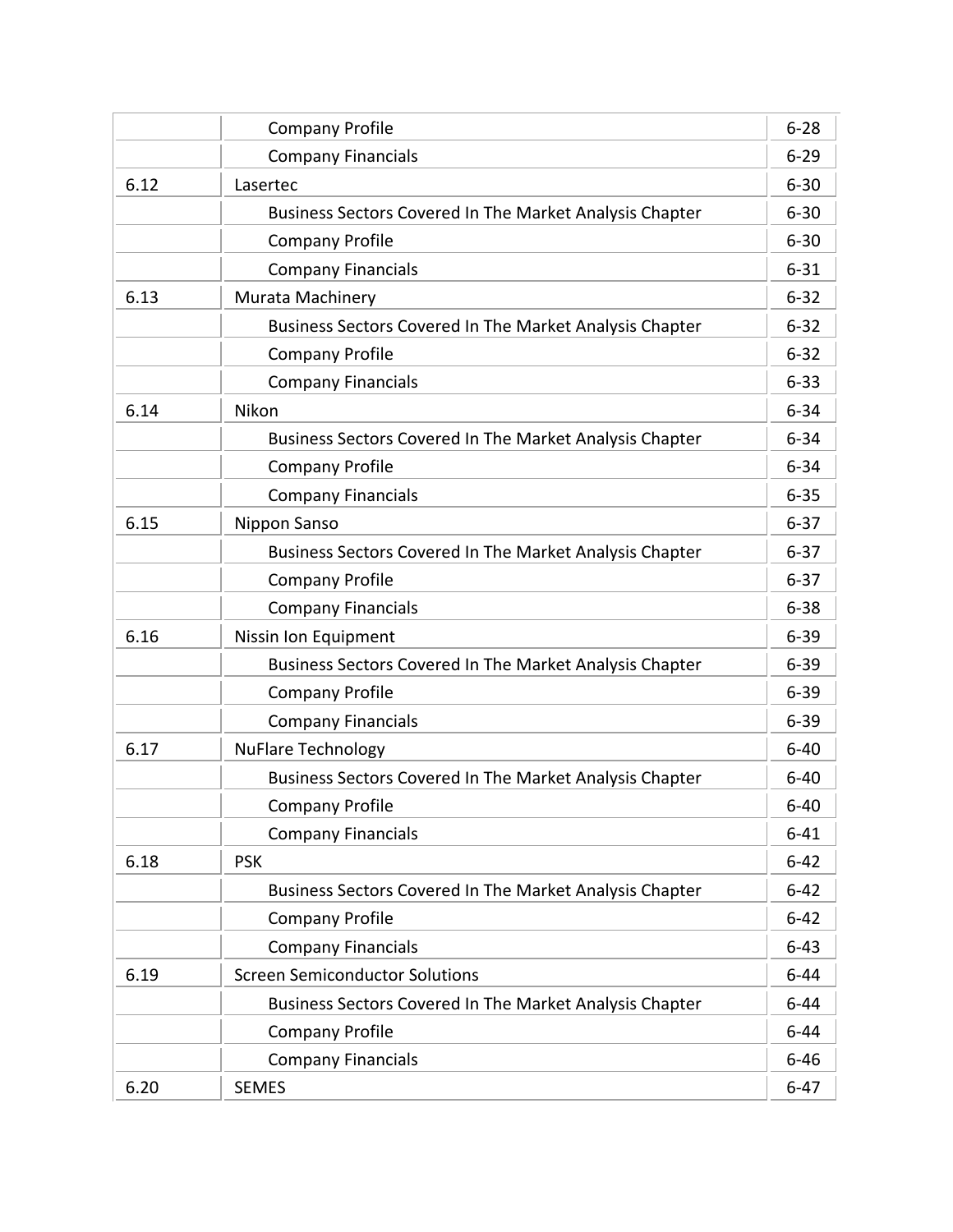|      | Business Sectors Covered In The Market Analysis Chapter        | $6 - 47$ |
|------|----------------------------------------------------------------|----------|
|      | <b>Company Profile</b>                                         | $6 - 47$ |
|      | <b>Company Financials</b>                                      | $6 - 48$ |
| 6.21 | <b>SEN</b>                                                     | $6 - 49$ |
|      | Business Sectors Covered In The Market Analysis Chapter        | $6 - 49$ |
|      | <b>Company Profile</b>                                         | $6 - 49$ |
|      | <b>Company Financials</b>                                      | $6 - 50$ |
| 6.22 | <b>TES</b>                                                     | $6 - 51$ |
|      | Business Sectors Covered In The Market Analysis Chapter        | $6 - 51$ |
|      | <b>Company Profile</b>                                         | $6 - 51$ |
|      | <b>Company Financials</b>                                      | $6 - 52$ |
| 6.23 | <b>Tokyo Electron</b>                                          | $6 - 53$ |
|      | Business Sectors Covered In The Market Analysis Chapter        | $6 - 53$ |
|      | <b>Company Profile</b>                                         | $6 - 53$ |
|      | <b>Company Financials</b>                                      | $6 - 56$ |
| 6.24 | Tokyo Seimitsu                                                 | $6 - 57$ |
|      | Business Sectors Covered In The Market Analysis Chapter        | $6 - 57$ |
|      | <b>Company Profile</b>                                         | $6 - 57$ |
|      | <b>Company Financials</b>                                      | $6 - 58$ |
| 6.25 | <b>Topcon Technohouse</b>                                      | $6 - 59$ |
|      | Business Sectors Covered In The Market Analysis Chapter        | $6 - 59$ |
|      | <b>Company Profile</b>                                         | $6 - 59$ |
|      | <b>Company Financials</b>                                      | $6 - 59$ |
| 6.26 | <b>Toray Engineering</b>                                       | $6 - 60$ |
|      | <b>Business Sectors Covered In The Market Analysis Chapter</b> | $6 - 60$ |
|      | <b>Company Profile</b>                                         | $6 - 60$ |
|      | <b>Company Financials</b>                                      | $6 - 61$ |
| 6.27 | Ulvac                                                          | $6 - 62$ |
|      | Business Sectors Covered In The Market Analysis Chapter        | $6 - 62$ |
|      | <b>Company Profile</b>                                         | $6 - 62$ |
|      | <b>Company Financials</b>                                      | $6 - 63$ |
| 6.28 | Ushio                                                          | $6 - 64$ |
|      | Business Sectors Covered In The Market Analysis Chapter        | $6 - 64$ |
|      | <b>Company Profile</b>                                         | $6 - 64$ |
|      | <b>Company Financials</b>                                      | $6 - 64$ |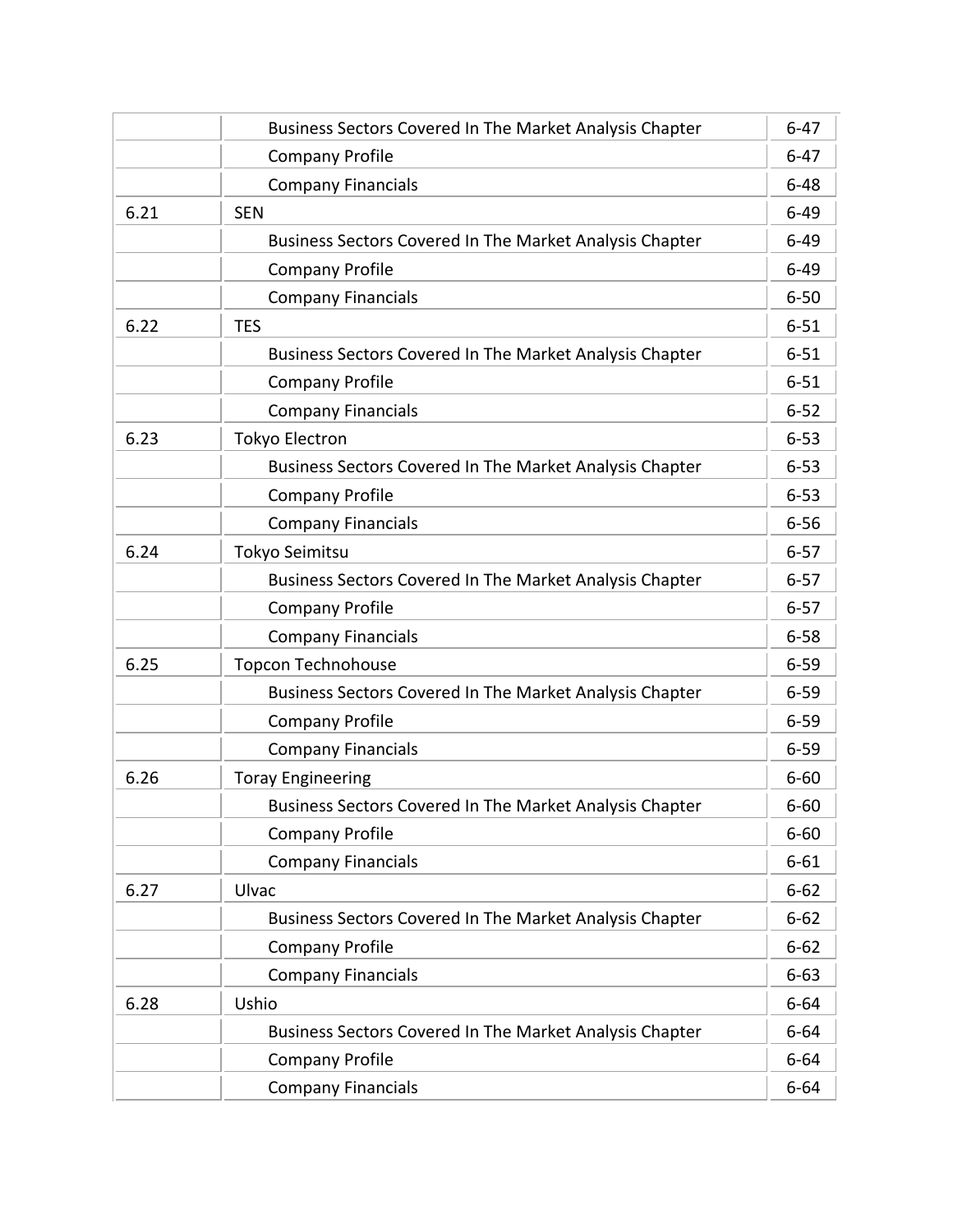| 6.29     | <b>Wonik IPS</b>                                        | $6 - 65$ |
|----------|---------------------------------------------------------|----------|
|          | Business Sectors Covered In The Market Analysis Chapter | $6 - 65$ |
|          | <b>Company Profile</b>                                  | $6 - 65$ |
|          | <b>Company Financials</b>                               | $6 - 65$ |
|          |                                                         |          |
|          | <b>List of Tables</b>                                   |          |
|          |                                                         |          |
| 2.1      | Foundry Capex (\$ Billions) And Shares (%)              | $2 - 5$  |
| 2.2      | <b>Foundry Forecast</b>                                 | $2 - 6$  |
| 2.3      | Pure Play Foundry Revenue Shares                        | $2 - 8$  |
| 2.4      | <b>Global Foundry Market By Application</b>             | $2 - 10$ |
| 2.5      | Global Foundry Market By Customer Type                  | $2 - 11$ |
| 2.6      | <b>Global Foundry Market By Device Type</b>             | $2 - 12$ |
| 2.7      | <b>Technology Roadmaps For China Foundries</b>          | $2 - 14$ |
| 2.8      | <b>Global Foundry Market By Linewidth</b>               | $2 - 15$ |
| 2.9      | <b>Foundry Capacity By Region</b>                       | $2 - 17$ |
| 2.10     | Present And Future Capacity Of Dram By Manufacturer     | $2 - 19$ |
| 2.11     | <b>DRAM Wafer Capacity</b>                              | $2 - 21$ |
| 2.12     | <b>DRAM Output And Price Metrics Forecast</b>           | $2 - 23$ |
| 2.13     | <b>Mobile Dram Market Share</b>                         | $2 - 24$ |
| 2.14     | Dram Demand Forecast By Application                     | $2 - 26$ |
| 2.15     | <b>NAND Capacity By Supplier</b>                        | $2 - 28$ |
| $2 - 16$ | <b>NAND Capacity Forecast By Supplier</b>               | $2 - 30$ |
| $2 - 17$ | <b>NAND Output And Price Metrics Forecast</b>           | $2 - 32$ |
| $2 - 18$ | 2D Vs 3D NAND FORECAST                                  | $2 - 34$ |
| $2 - 19$ | NAND Market Share By Manufacturer                       | $2 - 36$ |
| $2 - 20$ | <b>NAND Manufacturer Market Share</b>                   | $2 - 37$ |
| $2 - 21$ | <b>NAND Market By Application</b>                       | $2 - 38$ |
| $2 - 22$ | China's 8- And 12-Inch Fabs and Foundries               | $2 - 52$ |
| 3.1      | <b>AMHS Market Forecast</b>                             | $3 - 2$  |
| 3.2      | <b>CMP Market Forecast</b>                              | $3 - 5$  |
| 3.3      | Plasma Strip Market Forecast                            | $3-9$    |
| 3.4      | <b>Spray Processors Market Forecast</b>                 | $3 - 12$ |
| 3.5      | Wet Stations Market Forecast                            | $3 - 15$ |
| 3.6      | <b>ALD Market Forecast</b>                              | $3 - 20$ |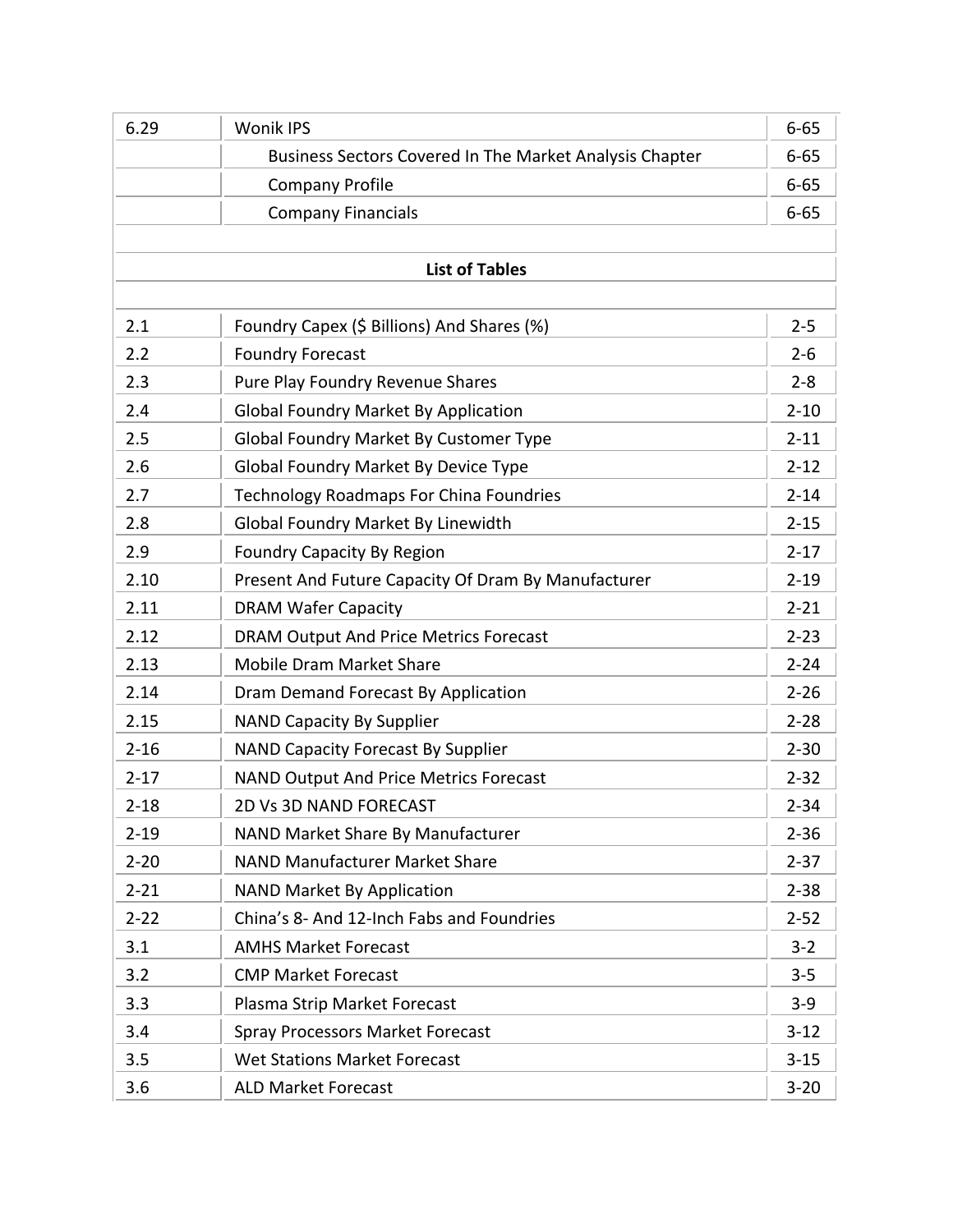| 3.7  | <b>Epitaxy Market Forecast</b>                        | $3 - 23$ |
|------|-------------------------------------------------------|----------|
| 3.8  | <b>MOCVD Market Forecast</b>                          | $3 - 26$ |
| 3.9  | LPCVD (non-tube) Market Forecast                      | $3 - 29$ |
| 3.10 | LPCVD (tube) Market Forecast                          | $3 - 32$ |
| 3.11 | <b>PECVD Market Forecast</b>                          | $3 - 35$ |
| 3.12 | <b>PVD Market Forecast</b>                            | $3 - 38$ |
| 3.13 | High-Current Ion Implantation Market Forecast         | $3 - 42$ |
| 3.14 | High-Voltage Ion Implantation Market Forecast         | $3 - 45$ |
| 3.15 | Medium-Current Ion Implantation Market Forecast       | $3 - 48$ |
| 3.16 | Direct-Write E-Beam Lithography Market Forecast       | $3 - 52$ |
| 3.17 | Mask-Making Lithography Market Forecast               | $3 - 55$ |
| 3.18 | <b>Steppers Market Forecast</b>                       | $3 - 58$ |
| 3.19 | <b>Oxidation Market Forecast</b>                      | $3 - 62$ |
| 3.20 | <b>Photoresist Processing (Track) Market Forecast</b> | $3 - 65$ |
| 3.21 | <b>RTP Market Forecast</b>                            | $3 - 68$ |
| 3.22 | Dielectric Etch Market Forecast                       | $3 - 72$ |
| 3.23 | <b>Conductive Etch Market Forecast</b>                | $3 - 75$ |
| 3.24 | Lithography Metrology Market Forecast                 | $3 - 79$ |
| 3.25 | Thin-Film Metrology Market Forecast                   | $3 - 82$ |
| 3.26 | Wafer Inspection and Defect Review Market Forecast    | $3 - 85$ |
| 3.27 | Wafer-Level Packaging Market Forecast                 | $3 - 89$ |
|      |                                                       |          |
|      | <b>List of Figures</b>                                |          |
|      |                                                       |          |
| 2.1  | <b>China's IC Production Forecast</b>                 | $2 - 43$ |
| 2.2  | China's IC Consumption                                | $2 - 45$ |
| 2.3  | China's IC Production/Consumption Ratio               | $2 - 46$ |
| 2.4  | China's IC Import Requirements                        | $2 - 47$ |
| 2.5  | China's IC Supply/Demand                              | $2 - 48$ |
| 2.6  | China's IC Fab Capacity                               | $2 - 49$ |
| 2.7  | China's IC Fab Capacity by Region                     | $2 - 51$ |
| 2.8  | China's IC Fab Capacity by Wafer Size                 | $2 - 54$ |
| 2.9  | China's IC Fab Capacity by Geometry                   | $2 - 55$ |
| 2.10 | China's IC Production by Type                         | $2 - 57$ |
| 3.1  | <b>AMHS Market Shares</b>                             | $3 - 3$  |